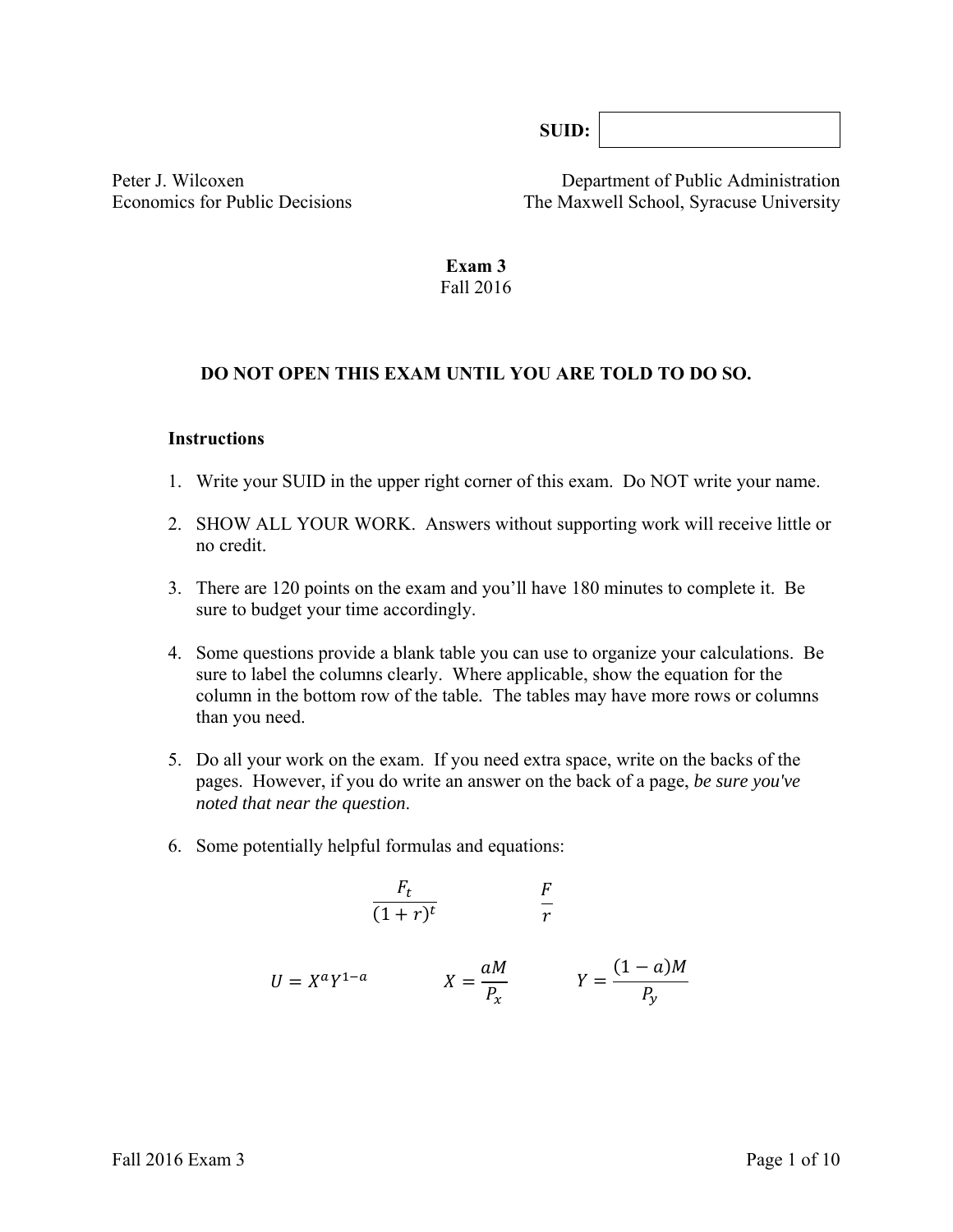## **Question 1 (15 points)**

An independent consultant is concerned about her consumption in two periods, 0 and 1. Her income in period 0 is \$80,000 and in period 1 it will be \$100,000. However, she is considering whether to take one of two training programs, A or B, that would raise her future income. The tuition and raise associated with each is shown below. Finally, she would like to have 1.25 units of consumption in period 1 for each unit of consumption in period 0, and she can borrow or lend at an interest rate of 25%.

| Program | <b>Tuition in 0</b> | Raise in 1 |
|---------|---------------------|------------|
|         | \$12,000            | \$40,000   |
| В       | \$30,000            | \$50,000   |

Assuming she can take at most one program, please determine:  $\Box$  which one, if any, she should take;  $\Box$  how much she consumes in each period; and  $\Box$  how much she borrows or saves in period 0. Finally,  $\Box$  draw an appropriate diagram showing her intertemporal budget given what she decides about the training, an indifference curve, her equilibrium, and the amount she borrows or saves.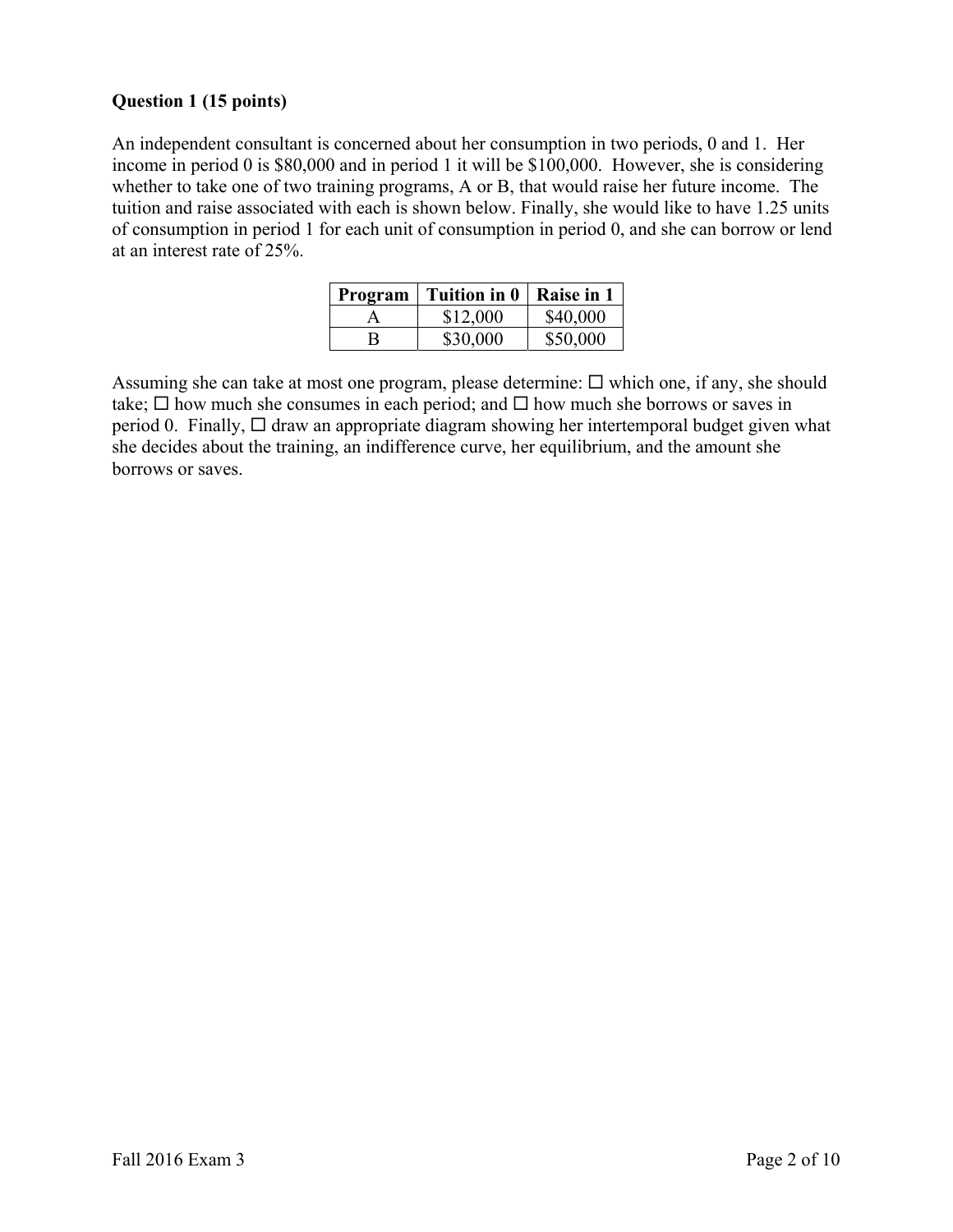# **Question 2 (15 points)**

A government is considering what to do with an old section of elevated highway. At the moment, the highway requires \$5 million of maintenance every year. It's also unsightly and creates negative externalities of \$3 million per year. The government is considering two options, R and S. Option R would keep the existing elevated structure but renovate it extensively. It would cost \$25 million per year for four years (years 1-4). Starting in year 5 maintenance would drop permanently to zero. Option R would have no effect on the externality (it's still an elevated highway). Option S would replace the highway with a surface street. It would cost \$30 million per year for 6 years (years 1-6). In year 7 the old highway would be removed (no additional cost), maintenance would drop permanently to zero, and the externality would be eliminated. Under both plans the existing highway would continue to be used (and would continue to need maintenance and create externalities) while construction is underway.

Please calculate the net present value of each plan and indicate which one is best. The city uses an interest of 3% (note: three percent) in present value calculations.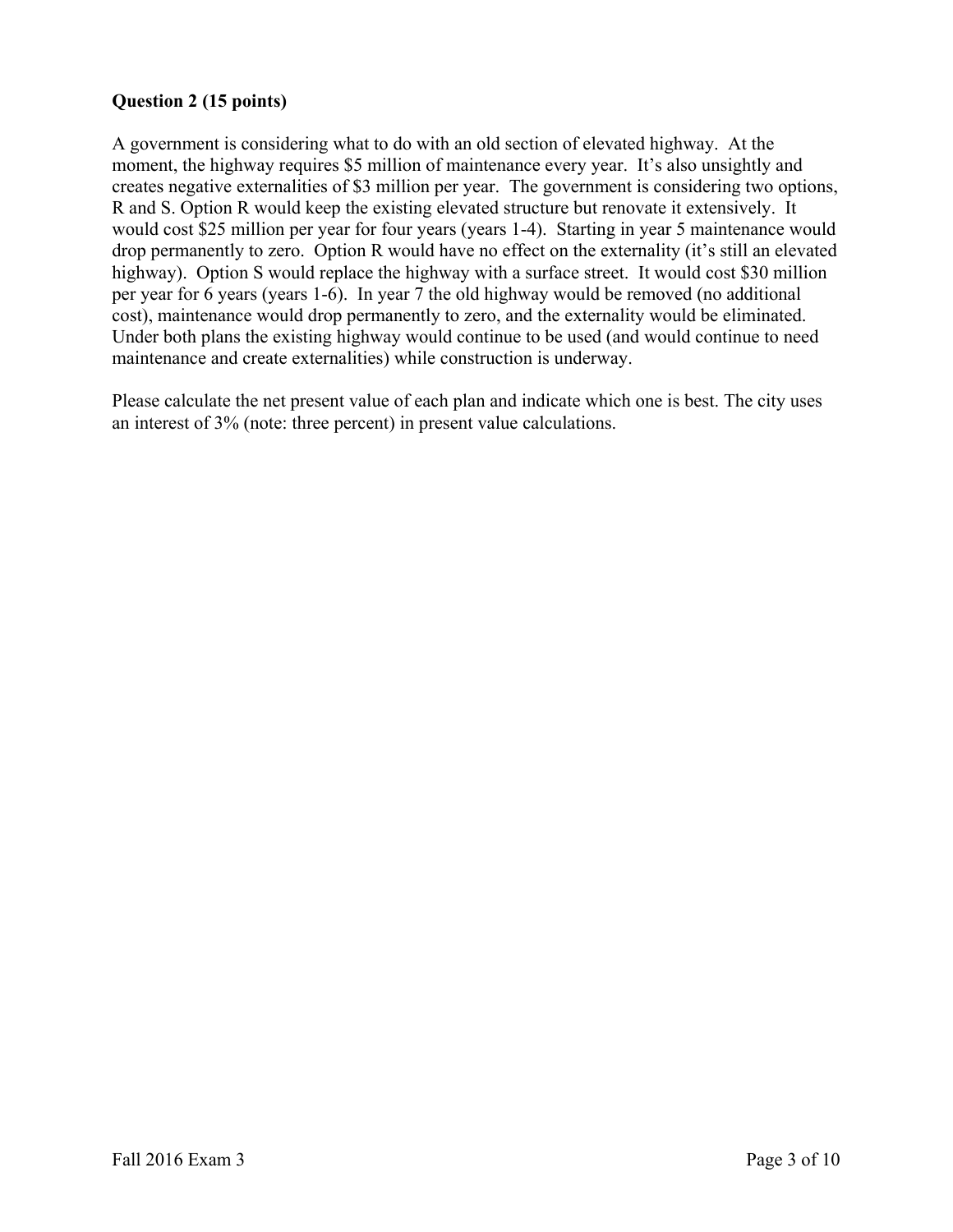# **Question 3 (15 points)**

A large organization is concerned about cybersecurity. It currently stores its data on several relatively old servers. There is a 40% chance the system will be breached and critical data about its customers and operations will be disclosed to the public. The organization would lose \$20 million in legal costs and other liabilities if a breach occurs. It is considering two possible upgrades, C and D. Option C would centralize the data on a new high-security server. The probability of a breach would drop but the consequences of one would be much worse since more data could be stolen. Option D would keep the data distributed across multiple servers but would upgrade them and increase their security somewhat. The details of each option, including the upgrade costs of C and D, are summarized below:

| Option        | cost  | Upgrade   Probability   Loss from<br>of a breach | a breach |
|---------------|-------|--------------------------------------------------|----------|
| <b>BAU</b>    | NΑ    | 40%                                              | \$20 M   |
| C: Centralize | \$4 M | $5\%$                                            | \$40 M   |
| D: Distribute | \$2 M | $10\%$                                           | \$20 M   |

Please determine what the organization should do, if anything. If it chooses C or D, what is the net gain? You may assume it wants to choose the option with the highest expected value. Also, please note that this problem only involves one time period and no present value calculations are needed. *Aside: these kinds of tradeoffs are also relevant for thinking about the security of the US electronic voting system.*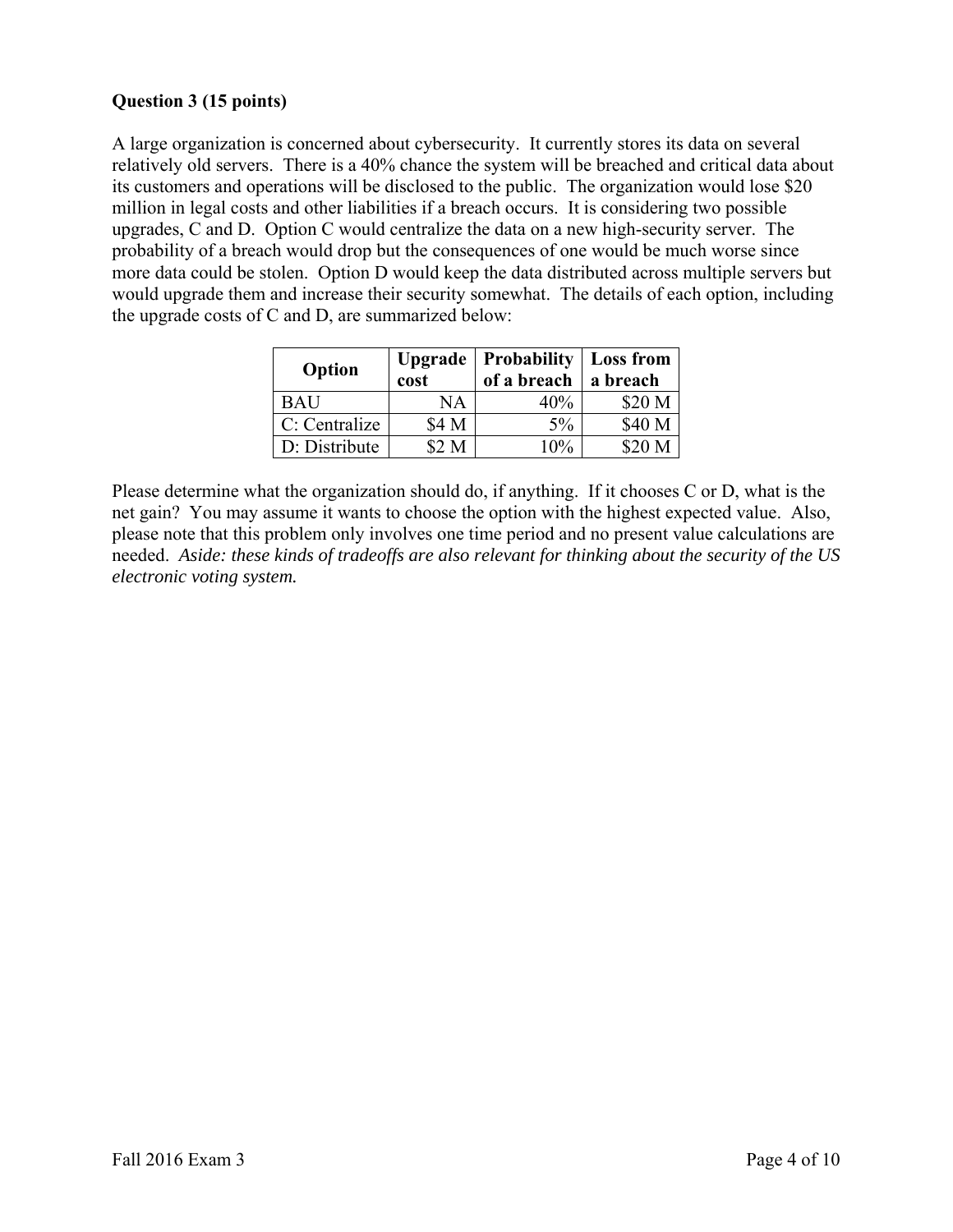# **Question 4 (15 points)**

A city is considering two plans to redevelop an abandoned section of its waterfront. Plan C would have a commercial focus. It would cost \$10 million per year for 5 years (years 1-5) and would produce benefits indefinitely starting in year 6. Plan R would have a residential focus. It would cost \$2 million per year for 10 years (years 1-10) and would begin producing benefits in year 11. The benefits of each plan would depend on the public's preference. There's a 25% chance the public would prefer C. If so, the benefits of C would be \$4 million per year and the benefits of R would be \$2 million per year. However, there's a 75% chance the public prefers R. If so, the benefits would be reversed: C would produce \$2 million per year and R would produce \$4 million per year. The city could adopt either plan in year 0 without knowing the public's preferred option, or it could hire a consultant to carry out a public engagement program to determine the public's preference. The program could be carried out in year 0 before the city needs to choose between the plans.

Please determine the maximum the city would be willing to pay for the public engagement program. The city uses an interest rate of 5% in present value calculations and you may assume it wants to pick the approach that produces the highest expected value.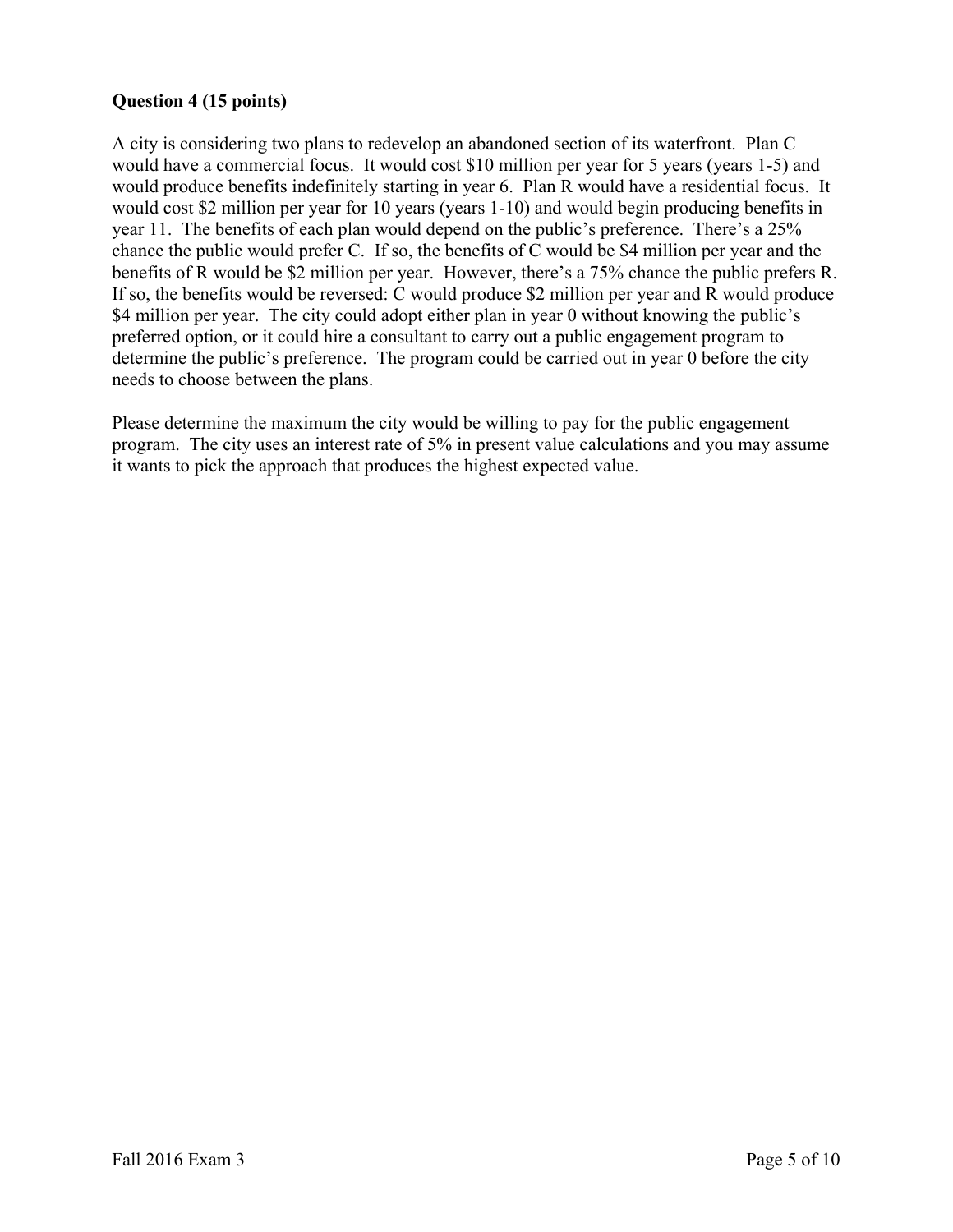# **Question 5 (15 points)**

A non-profit organization provides accounting and legal advice to low and middle income individuals interested in starting their own businesses. It has total costs given by the following equation:  $TC = 4000 + 5^{\circ}Q^2$ , where Q is the number of clients it serves and  $Q^2$  indicates Q squared. The demand for its services is given by the equation  $P = 580 - 4*Q$ , and there are no other organizations nearby providing a similar service. The organization wishes to serve as many people as possible without running a deficit.

What price should the organization charge and how many people will it be able to serve? How much profit will it earn? As a hint, the value of Q is between 50 and 60, inclusive.

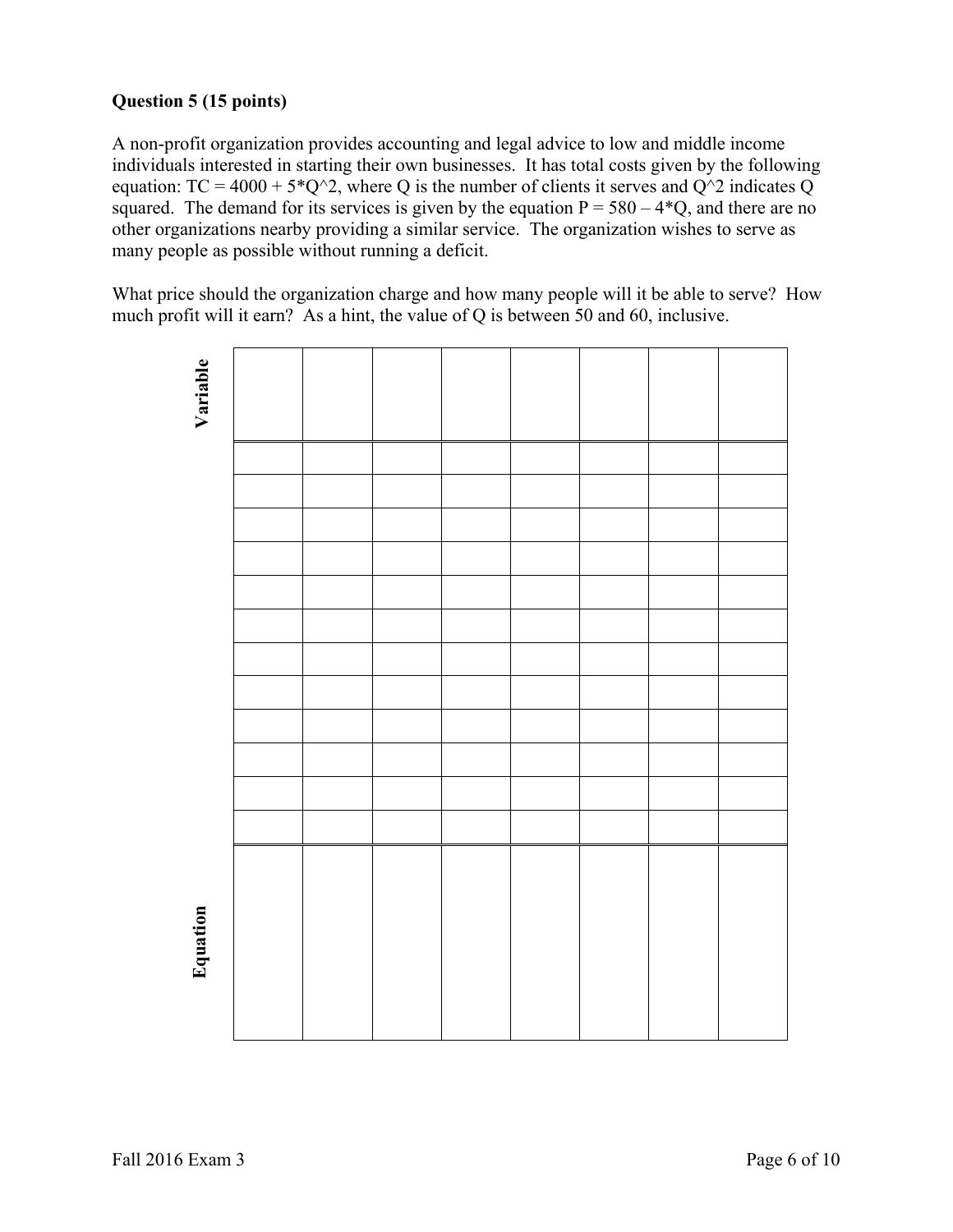# **Question 6 (15 points)**

Recent advances in gene sequencing and the understanding of many diseases could soon be combined to allow doctors to do a far better job of tuning therapies to the needs of individual patients, a concept known as "personalized medicine". A key obstacle, however, is that new low-cost tests will be needed for detecting genetic markers and other chemicals in a patient's blood.

This problem examines a stylized version of the situation. Suppose a profit-maximizing firm is considering a research project to develop a test that would help doctors choose a personalized therapy for patients with a particular type of cancer. If it succeeds, the annual demand for the test would be given by  $P = 1050 - 20^{*}Q$  and production costs would be given by  $TC = 10^{*}Q$ . Assuming the firm is able to develop the test, what price would it charge and what quantity would it produce in each year during the time it is a monopolist? What profits will it earn each year? As a hint, the quantity will be between 20 and 30.

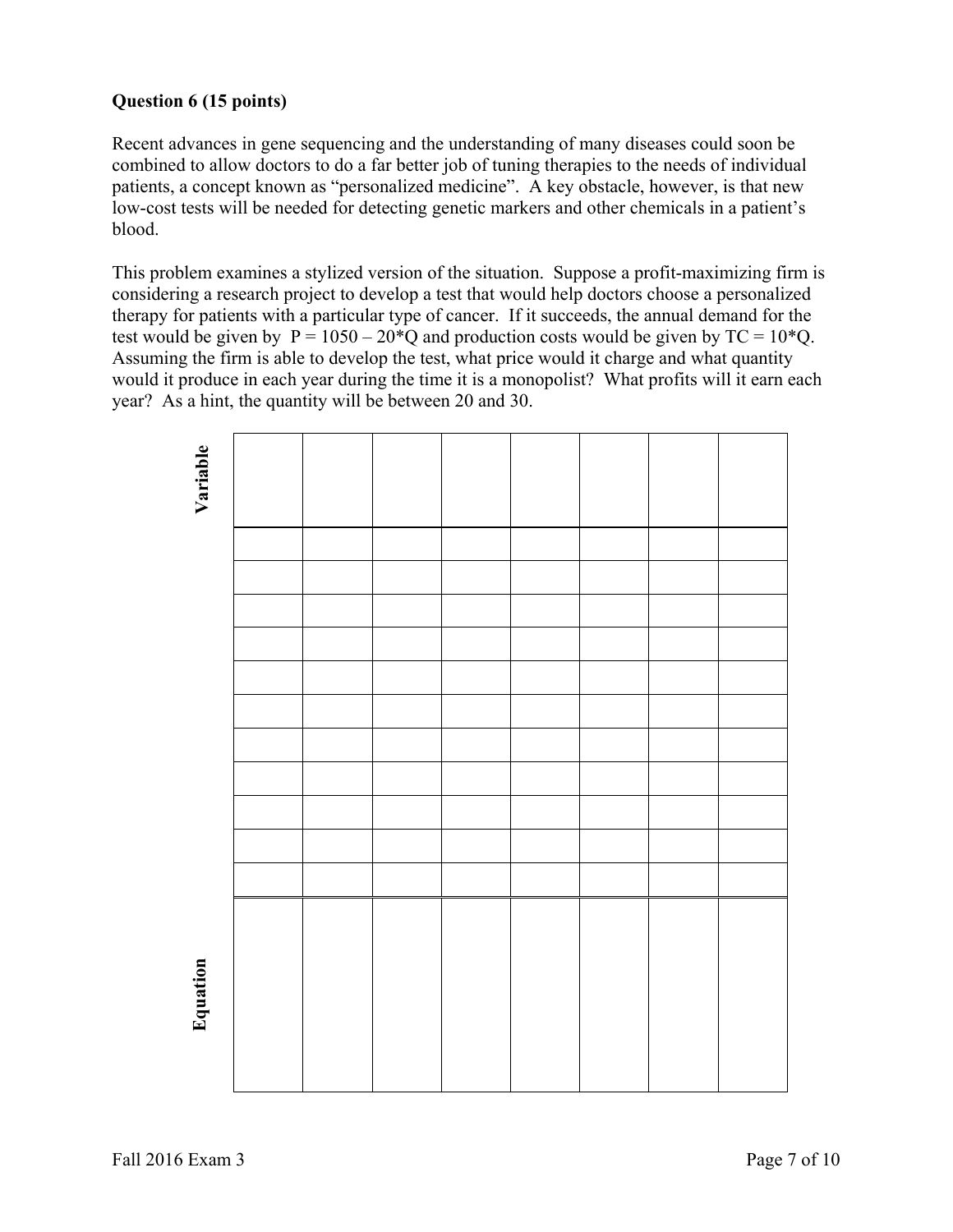# **Question 7 (15 points)**

Now suppose that the research project in Question 6 would cost \$25,000 and there is a 30% chance it would succeed. However, that's not the end of the story: the firm would then need to conduct a clinical trial before the Food and Drug Administration (FDA) would allow the test to be used. The trial would cost an additional \$25,000 and it would have a 40% chance of resulting in FDA approval. The firm would NOT have to conduct the trial if the original project fails. To keep things simple, you may assume that the research project and the clinical trial can both be carried out in year 0, and that if they both succeed the firm would begin earning profits starting in year 1. The firm would be a monopolist for 20 years (years 1-20) after which other firms would enter the market, the price would fall to \$10, and the firm's profits would drop to 0.

Please calculate the expected net present value of the research project assuming that the firm uses an interest rate of 5% in present value calculations. Should the firm undertake it?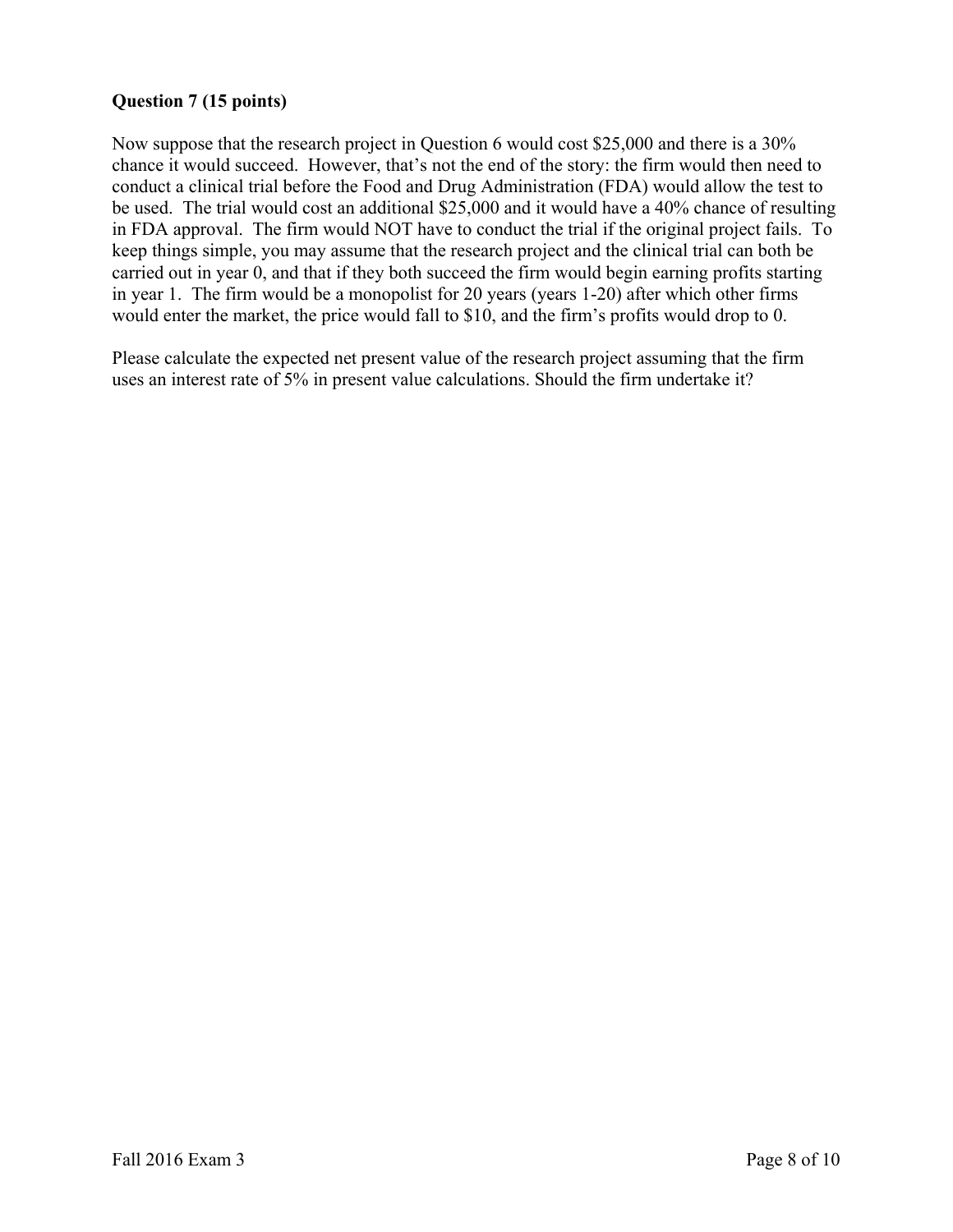# **Question 8 (15 points)**

Now let's consider the consumer surplus that could be created by the test in Questions 6 and 7. Suppose the firm goes ahead with the project, succeeds in developing the test, and the FDA ends up approving it. What CS will the test create during each year of the monopoly period? What CS will it produce each year after the monopoly period? Using a 5% interest rate, what is the overall expected present value of the CS?